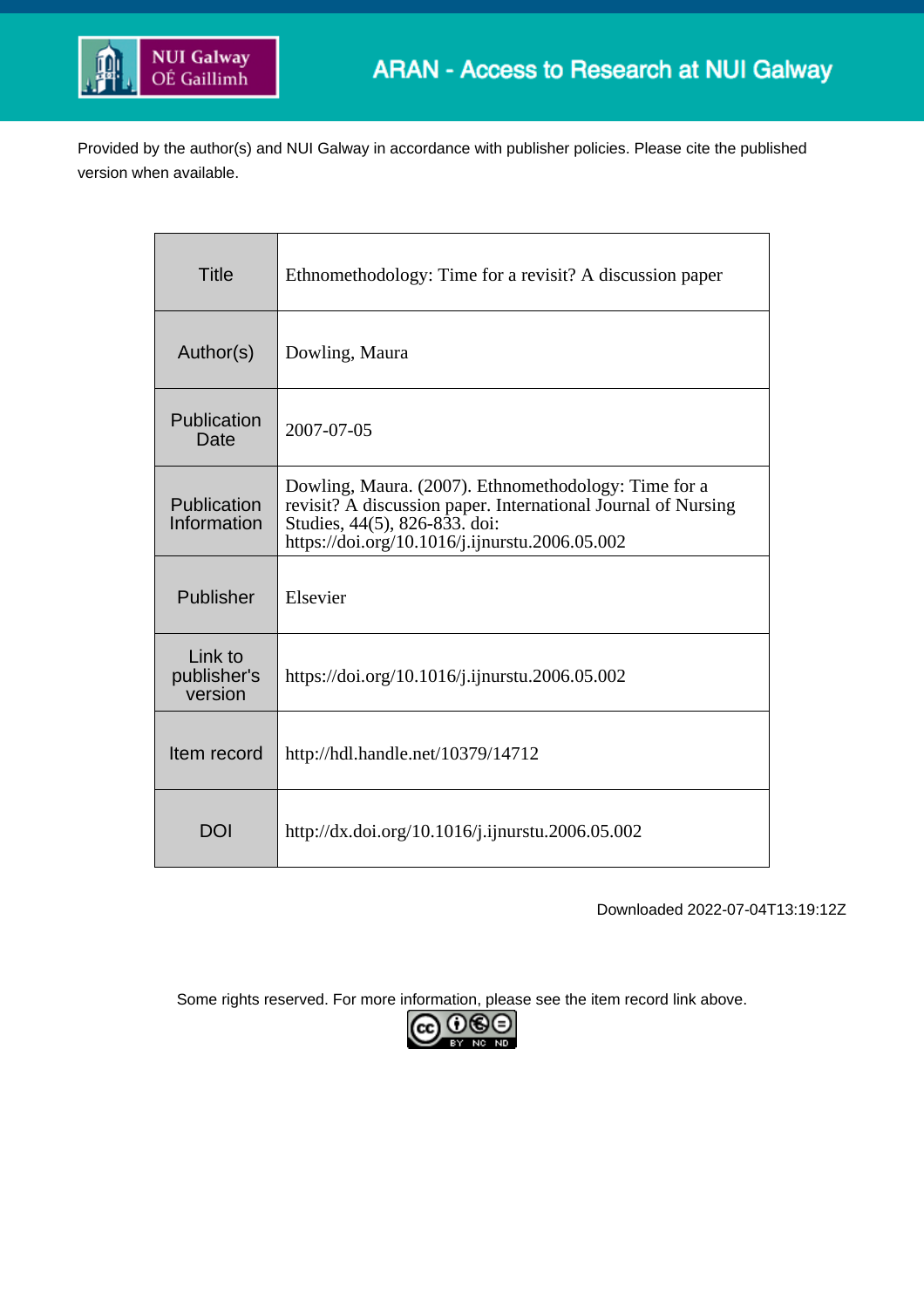Dowling, M. (2007) 'Ethnomethodology: Time for a revisit? A discussion paper'. INTERNATIONAL JOURNAL OF NURSING STUDIES, 44  $(5):826-833.$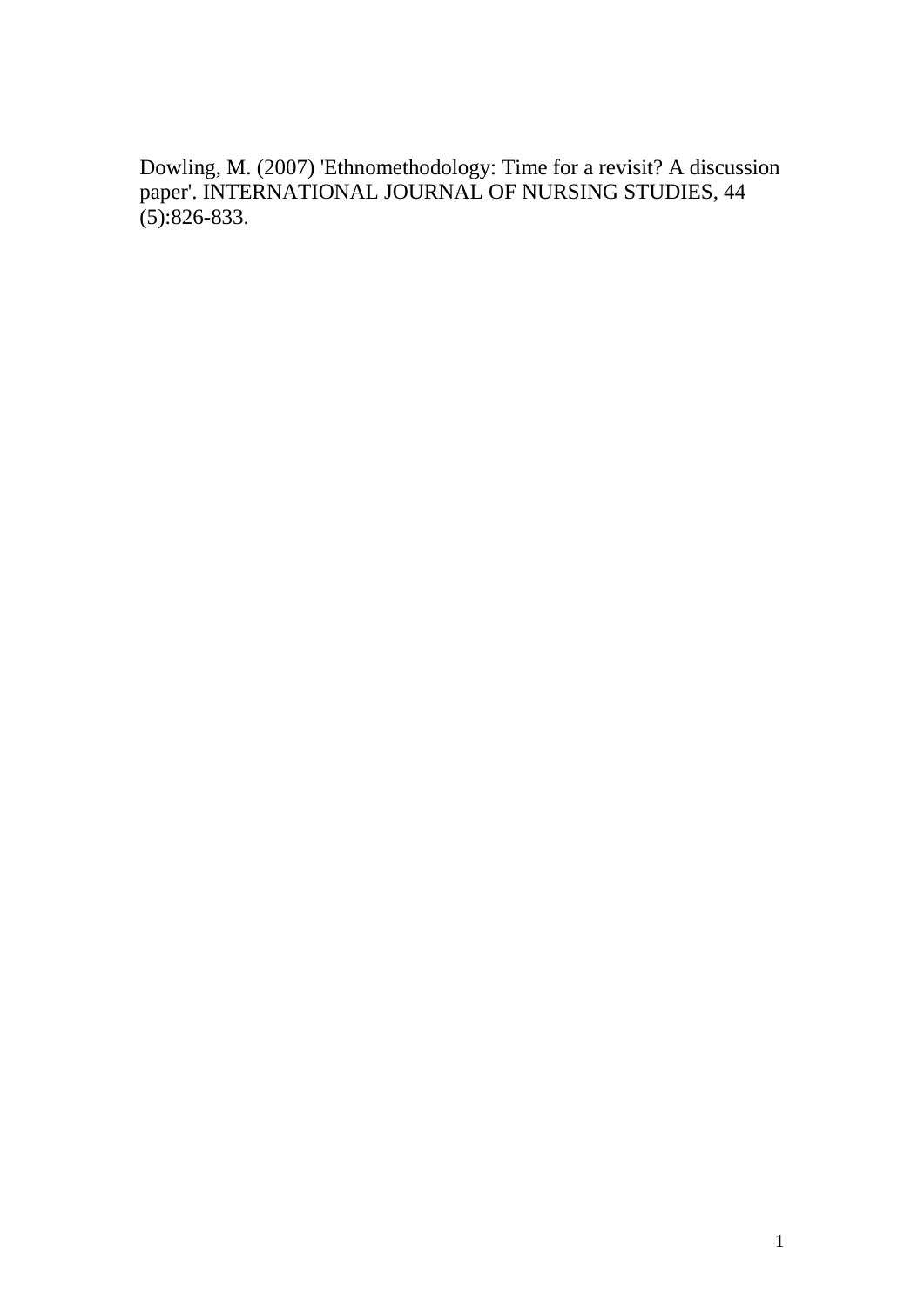# **Abstract**

The aim of this paper is to provide a comprehensive overview of ethnomethodology and explore its usefulness as a methodology for nursing. Ethnomethodology was conceived through the writings of Harold Garfinkel, an American Sociologist in 1967. The influence of phenomenology, sociology and writings of the linguistic philosopher Wittengenstein is evident in this methodology. In the 1970s, it was both heralded by some as a threat to sociology and by others as a welcome development borne out of the dissatisfaction with positivist paradigm research. It is a methodology that has been utilised not only by sociologists but also by many healthcare disciplines. However, its utilisation by nurse researchers has not been widespread.

**Key words:** ethnomethodology, Conversation Analysis, indexicality, reflexivity

#### **What is already known about this topic:**

- Most of the literature on ethnomethodology was published in sociology journals in the 1970s
- Conversation analysis developed from insights proposed in ethnomethodology
- Over a decade ago, it was believed ethnomethodology offered great potential for nursing research.

### **What this paper adds:**

- Explores the key concepts of indexicality and reflexivity as applies to ethnomethodology
- Adds clarification to the difference between conversational analysis and ethnomethodology
- Examines the potential of ethnomethodology and conversation analysis for knowledge development in nursing.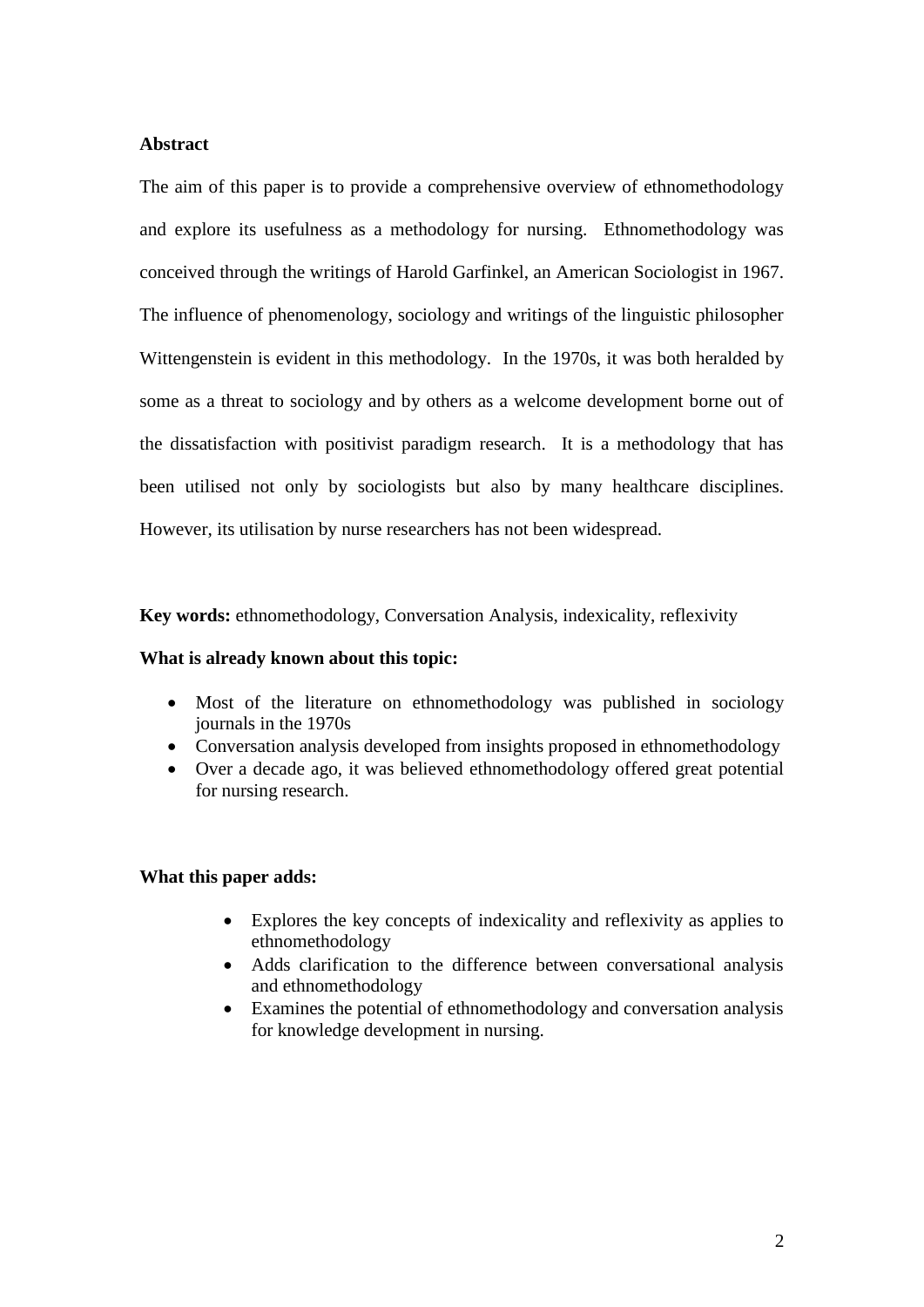# **1. Introduction**

Ethnomethodology is often viewed as a type of sociological analysis, and was publicly recognised as an approach when Harold Garfinkel published his book titled *Studies in Ethnomethodology* in 1967 (Cuff et al, 1984). Ethnomethodology literally means the study (ology) of people's (ethno) methods of knowing about and creating social order (method) (Porter, 1998). Ethnomethodology fits into the philosophical background of constructivism. Constructivism seeks to undertake research in natural settings, and is considered one of three epistemological stances for qualitative inquiry (the other two being interpretivism and hermeneutics) (Schwandt, 2000).

Ethnomethodology is basically a way of studying how people in everyday settings reason and formulate their actions. This methodology considers that in trying to understand their situations actually produces the situation that people are in (Bailyn, 2002). The ethnomethodologist analyzes the minute details of settings, actions, and conversations as they unfold naturally in an effort to tell a story about the practical organization of everyday activities (Pierson, 1999). Its focus is on the mundane activities that people engage in during their daily lives (Porter, 1998), and aims to gain an understanding of "taken-for-granted" rules which shape our everyday lives (Heritage, 1984).

Two distinct trends in ethnomethodological writings are evident. Both trends in ethnomethodology appeared in the early 1970s with the emergence of the study of behaviour within organisational settings (especially those dealing with people) and the second one being a new kind of sociolinguistics with the analysis of tape recorded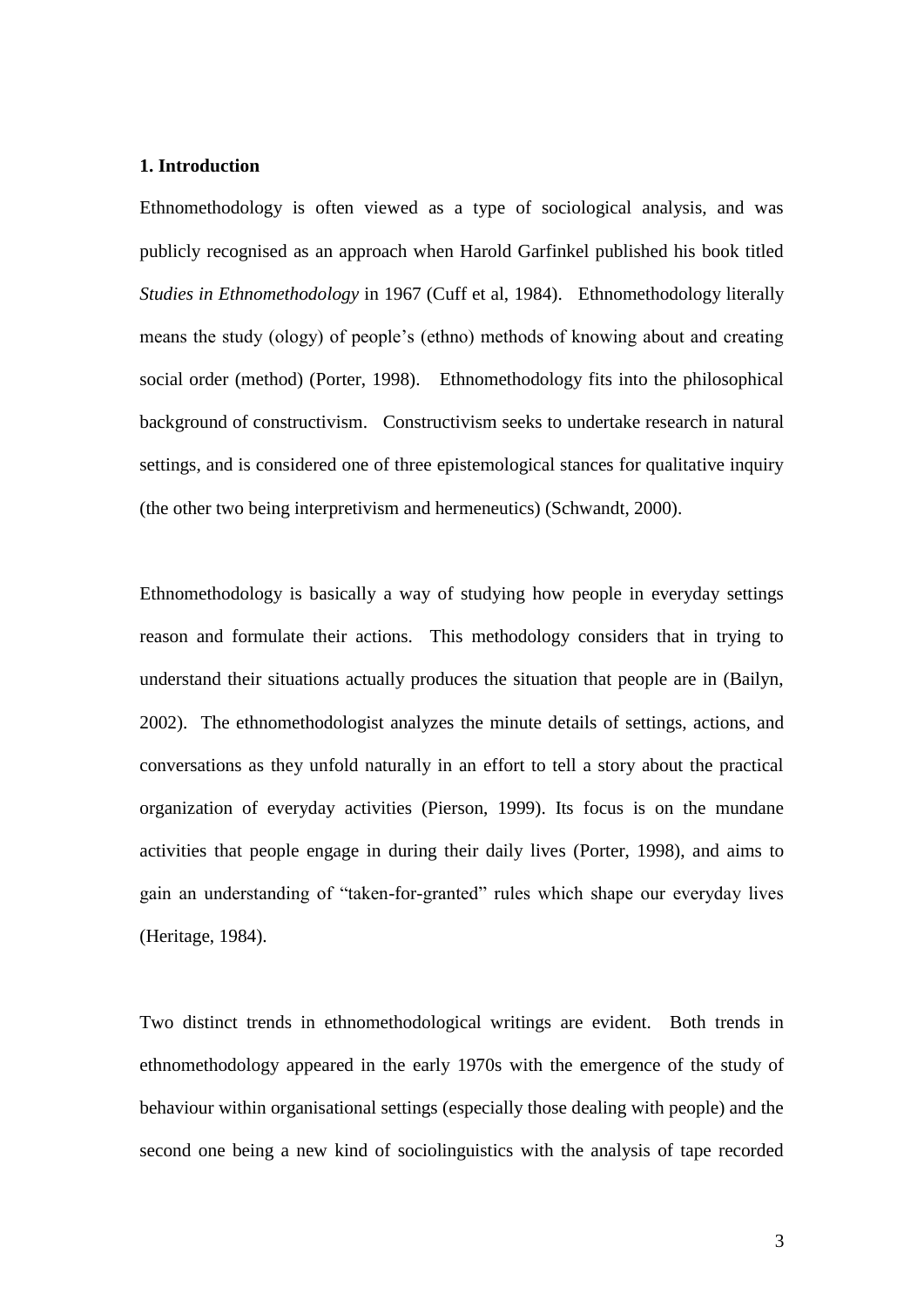conversations (Mennell, 1975). The first period of Garfinkel's work is marked by the publication in 1967 of several of his papers in *Studies in Ethnomethodology.* The second period, represented in the work of two of Garkinkel's colleagues, namely Harvey Sacks and Emanual Schegloff, came to be known as Conversation Analysis (CA), and is argued to be the most practical and workable form of ethnomethodological research (Maynard and Clayman, 1991).

#### **2. Origins of ethnomethodology**

#### *Phenomenology*

Ethnomethodology has its roots in phenomenology and this influence of phenomenological thought on Garfinkel is clearly evident in his writings. His work is considered a combination of "verstehen" (understanding) sociology and phenomenology (Gidlow, 1972), and is one of the four "phenomenological sociologies" (Heap & Roth, 1973); the other three being from the work of Schutz (1967), Cicourel (1968) and Nathanson (1962, 1970). It is not surprising therefore that many authors equate ethnomethodology with phenomenology (e.g. Rogers, 1983), and describe it as a fusion of phenomenological and sociological (Heap & Roth, 1973). Nevertheless, it is considered unsuitable to describe ethnomethodology as a type of phenomenology (Psathas, 1977).

Garfinkel's work (completed in 1958) was written under the intellectual influence of Alfred Schutz (1988-1959) (a student of Husserl) on whom he acknowledged a great intellectual dept (Psathas, 1977). Schutz attempted to incorporate the phenomenological viewpoints of Husserl with sociological ones including Weber's 'verstehen', and Mead's symbolic interactionism (a focus on the meaning of events to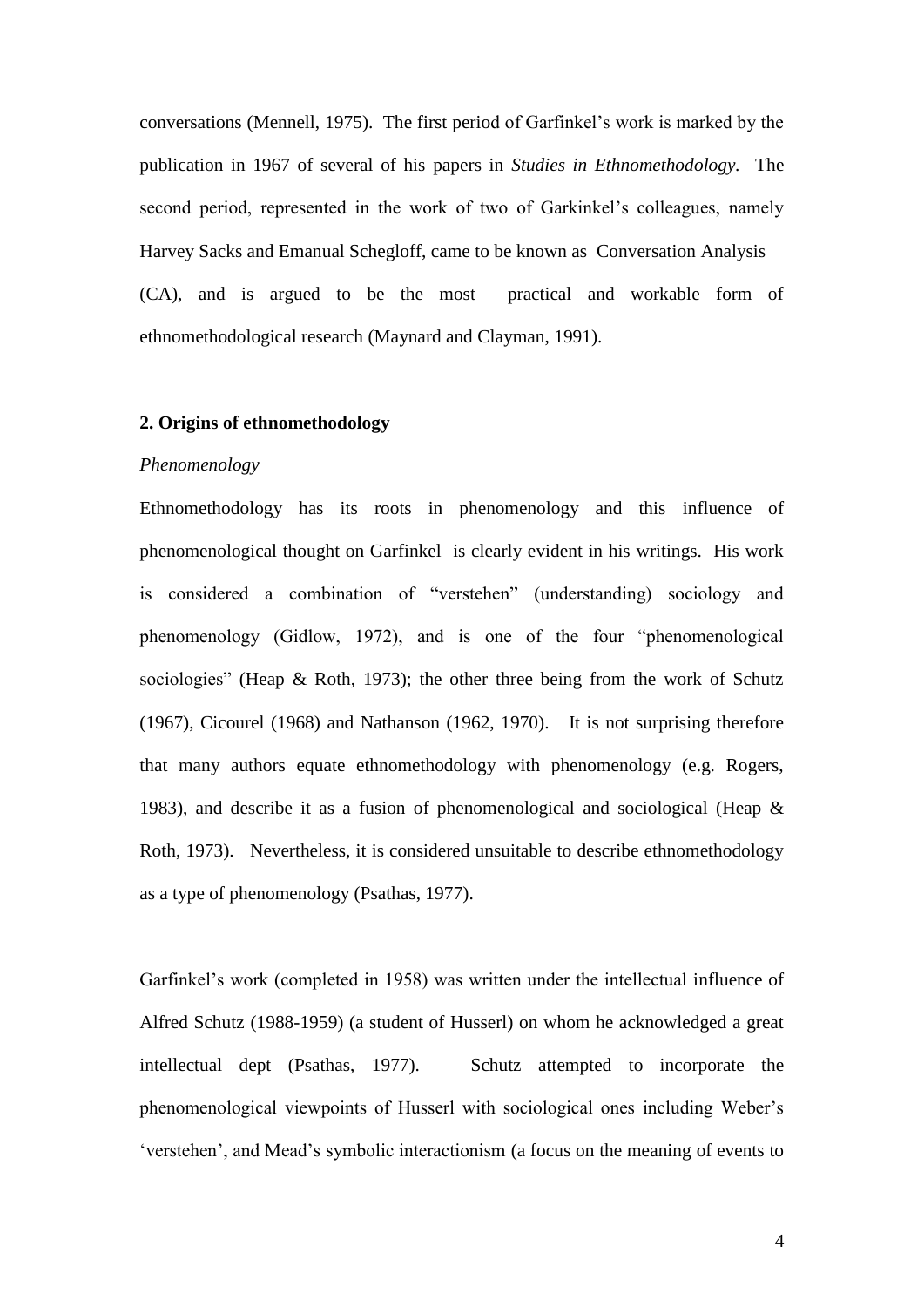people and the symbols they use to convey that meaning) in an attempt to fuse sociology and phenomenology.

The view of ethomethodology as a method to uncover the 'taken-for-granted' rules of everyday order parallels the work of Schutz who wrote about tacitly held knowledge that individuals use in negotiating their lives and dealing with practical situations. Schutz also appears to adopt the notion of bracketing the natural attitude promoted by Husserl, as he considered it important that the social scientist act as strangers to the society they are familiar with and take nothing for granted. However, unlike Husserl who considered the natural attitude of the 'lived world' a barrier to true understanding, Schutz considered it a fascination and the prime purpose of the social scientist (Porter, 1998). In addition, bracketing is termed "ethnomethodological indifference" by Garfinkel and Sacks (1970). With ethnomethodological indifference, the researcher suspends all commitments to an *a priori* account of social structure, focusing instead on how members achieve, manage and reproduce a sense of social structure (Holstein & Gubrium, 1998). The adoption of ethnomethodological indifference and its positivist leanings is no surprise as Garfinkel and his close colleagues went through a period of studying achievements of the great scientific discoveries of mathematics and science (Maynard and Clayman, 1991). However, such aspects of empiricist tenets are criticised by Alvesson and Skoldberg (2000).

### *Sociology*

The sociological influences on Garfinkel's work are many. Garfinkel was a student of Talcot Parsons and he attempted a deep re-analysis of Parsons' theory of action (Lynch and Sharrock, 2003). Garfinkel considered that ordinary members of society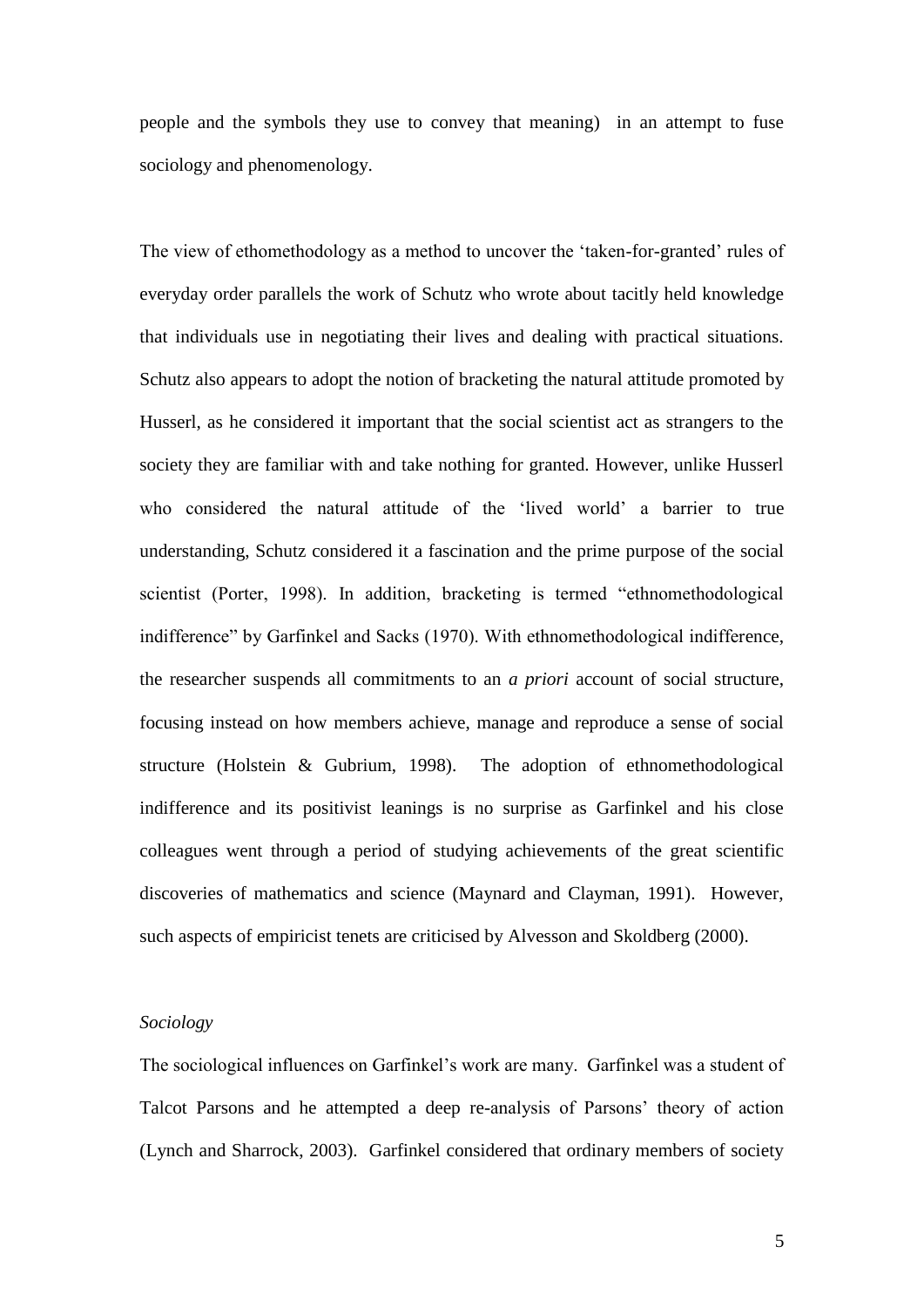had a major role to play in the production of social order as opposed to Parsons who argued that social order is created through socially integrated systems of norms where norm compliance is motivated by the person's fear of social rejection (by others) or identity loss (by him/herself), (thus leaving little scope for everyday production of social order) (Gubrium and Holstein, 2000). Garfinkel referred to social actors being portrayed as "judgemental dopes" by Parsons, instead viewing persons as possessing practical linguistic and interactional competencies through which the observable, orderly features of everyday reality are created (Holstein and Gubrium, 1998).

Another sociological influence on ethnomethodology is that of the writings of symbolic interactionism. This influence is most evident in what is termed the "preethnomethodological" era, where the work of Erving Goffman resulted in a paradigm shift towards interactionism, which subsequently laid the seeds of early ethnomethodological thought (Attewell, 1974). Both ethnomethodology and symbolic interactionism are principally concerned with studying interpersonal social interaction and regard social interaction as consisting of meaningful communicative activity between individuals. However, Cuff et al (1984) reminds us that ethnomethodologists are directed by a different philosophy than symbolic interactionists. Ethnomethodologists pay attention to the very routinised, deep structure of interactionism, unlike symbolic interactionism (Kushner and Morrow, 2003). Nevertheless, like symbolic interactionists (especially those from a nonpositivist stance), context is important also to ethnomethodologists.

The birth of ethnomethodology heralded a paradigm shift and also much debate on its role within sociology. Coser in 1975 (the then president of the American Sociological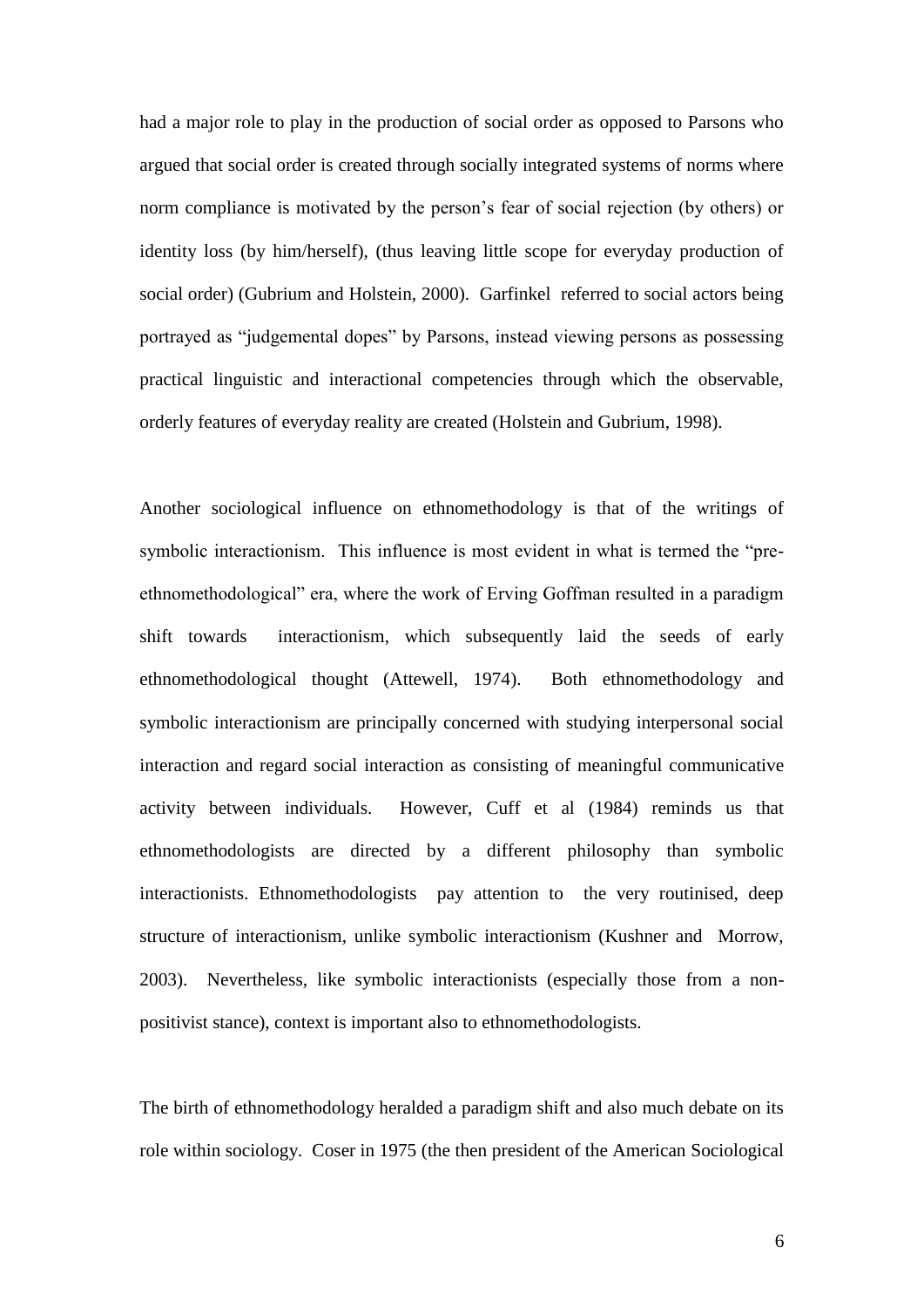Association), regarded ethnomethodology as a danger to American sociology (Coulon, 1995). It was also argued that both ethnomethodology and traditional sociology threatened the intellectual integrity of the other (Goldthorpe, 1973). Smith (1991) maintained that ethnomethodology was a methodology not needed as it generated controversy and limited research alternatives. Meanwhile, ethnomethodologists argued that they had created a revolution in sociology, but Sharrock (1989) cautioned that ethnomethodology did not live up the image created for it. This is certainly true with regard to its role in nursing research, to be addressed later.

# **3. Two key concepts of ethnomethodology**

#### *Indexicality*

Indexicality is a term borrowed from linguistics and means that words are reliant for their meaning on the context in which they are used. For ethnomethodolgists, meanings are essentially *indexical*, meaning that they depend on their context (Holstein & Gubrium, 1998). Ethnomethodologists argue that meaning is entirely dependent on unique situational contexts where the meanings are interpretations formulated by the participants and are subject to reformulation on subsequent occasions (Wilson, 1971). A conversation does not just describe an interaction, but it represents, or indexes (hence the term "indexical") some meaningful feature of that particular situation (Attewell, 1974). Nevertheless, it is argued that this does not mean that ethnomethodological investigations are unable to produce data which transcends the particular situations and occasions studied (Psathas, 1977).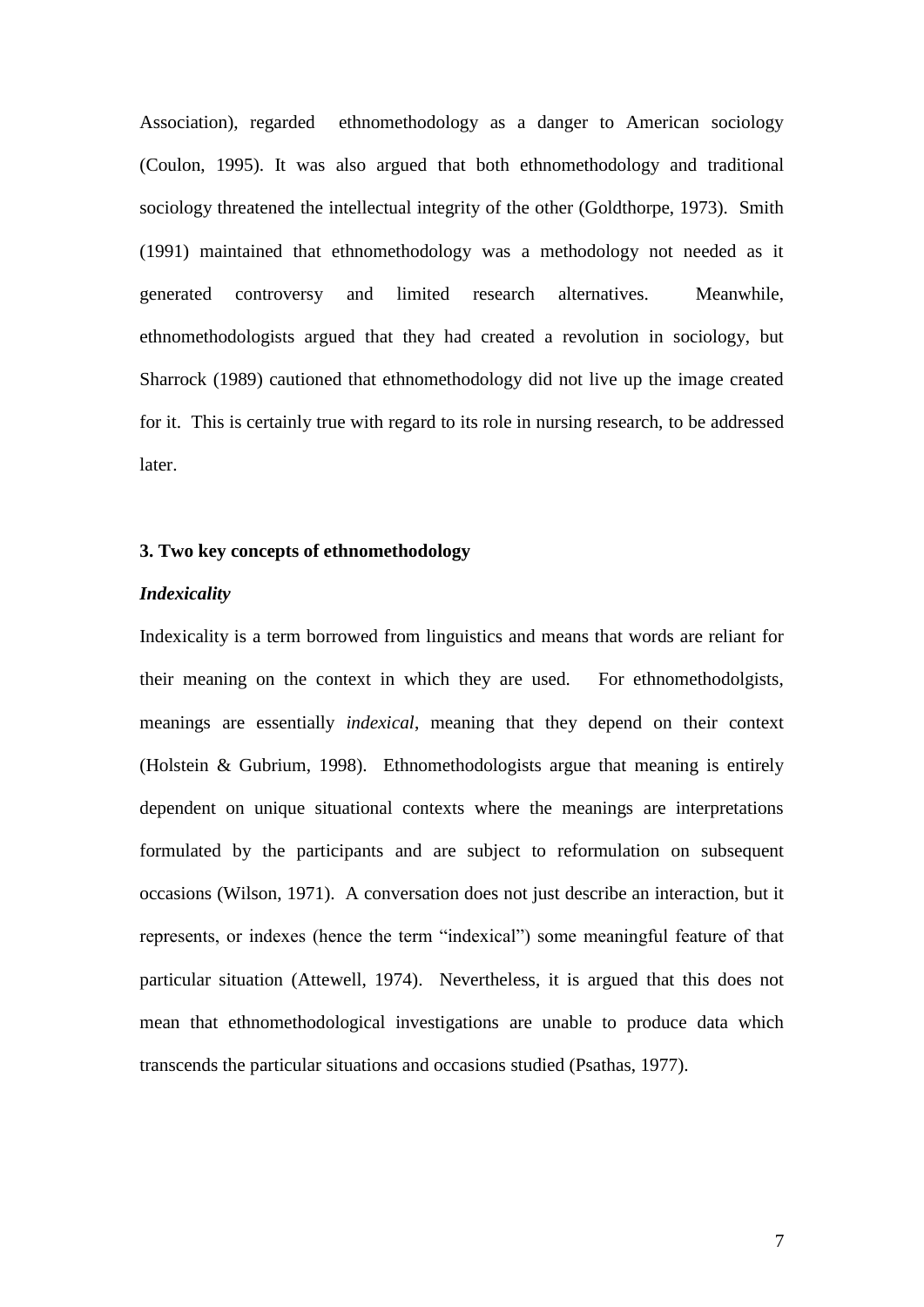Views of indexicality are influenced by the writings of the philosophers Wittgenstein, Pierce and Bertrand Russell (Peyrot, 1982). However, according to Wilson (1971), the term "indexicality" is taken from the work of the logician Bar-Hillel (1954) who defines an indexical expression "as one that depends on its meaning on the context in which it is produced" (p. 68). Attewell (1974) appears to adopt this view of indexicality also, as he describes it a property of language and refers to the fact that a word may have a meaning which is appropriate for all situations in which the work is used (e.g. its dictionary meaning), or it may also have meaning relating to the particular situation in which it is being used. Peyrot (1982) however, takes exception with this and warns that Bar-Hillel's version of the term bears little similarity to the ethnomethodological version of the concept, and ethnomethodology's concern with indexicality is not limited to language, but also to all types of organised activity (Peyrot, 1982).

#### *Reflexivity*

Another central concept of ethnomethodology is *reflexivity,* which argues that individuals bring who they are to each new situation. All accounts are considered essentially reflexive in ethnomethodology (Psathas, 1977). The concept of reflexivity when discussed in relation to ethnomethodology is curious, as it explicitly applies to the 'actors' themselves. This is not surprising as Letherby (2002) argues that respondents as well as researchers are reflexive individuals and that some participants experience increased reflexivity through being in a study. The use of the term reflexivity in relation to the researcher is not evident in early writings on ethnomethodology, perhaps because researchers' reflexivity has only become recognised as important (particularly for issues of validity) in more recent times.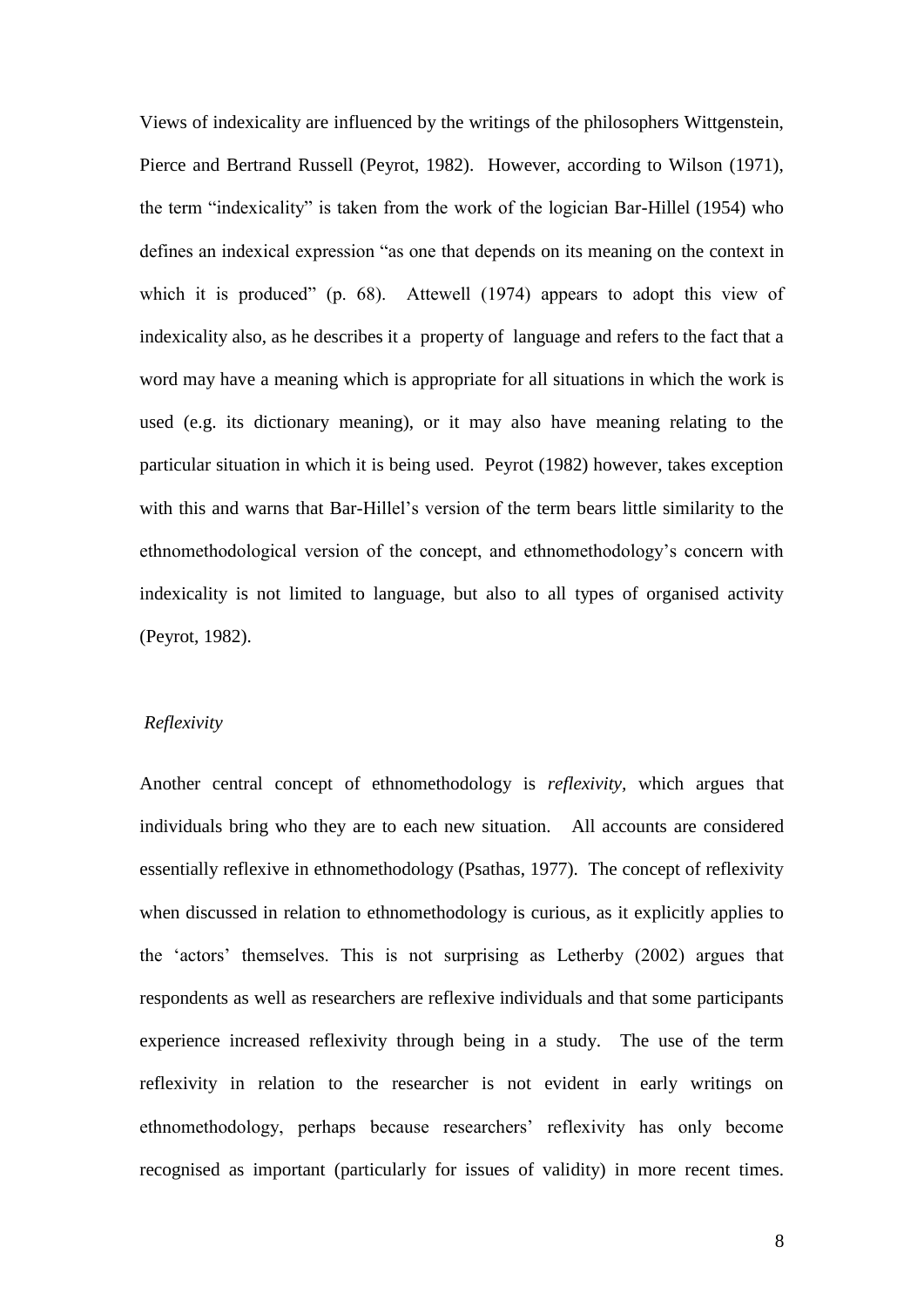Reflexivity however, also applies to the researcher engaged in ethnomethodological research. The researcher (following the influence of Husserl) must adopt ethnomethodological indifference and vigorously resist any personal judgements of the correctness of the members' activities. To achieve this indifference the researcher could record personal beliefs and biases, as in phenomenological research (van Manen 1984).

# **4. Differentiating Conversation Analysis from ethnomethodology**

Ethnomethodology and Conversation Analysis (CA) are discussed simultaneously by some researchers (e.g. Paoletti, 2002). It is argued that the association of CA with ethnomethodology over many years has rendered efforts to distinguish their thought complicated (Psathas, 1977). This is not surprising as ethnomethodology is interested in what people are doing with their talk and CA attempts to understand the taken for granted work of ordinary speech (Traynor, 2004). Therefore it is not immediately evident what the difference between the two is. There is however, a distinct difference between them, with CA having its emphasis on "talk-in-action" (rather than talk and interaction) (Holstein and Gubrium, 1998). Moreover, the processes involved in CA appear more transparent than ethnomethodology. CA offers a rigorous method of data collection and analysis that is "uniquely suited to addressing the problems and exploting the opportunities posed by human interaction…" (Clayman & Gill, 2004 p. 590).

The role of indexicality also plays a part in differentiating between CA and ethnomethodology. The work of Harvey Sacks in CA is argued to pay minimal regard to the issues associated with indexicality. Peyrot (1982) posits that although Sacks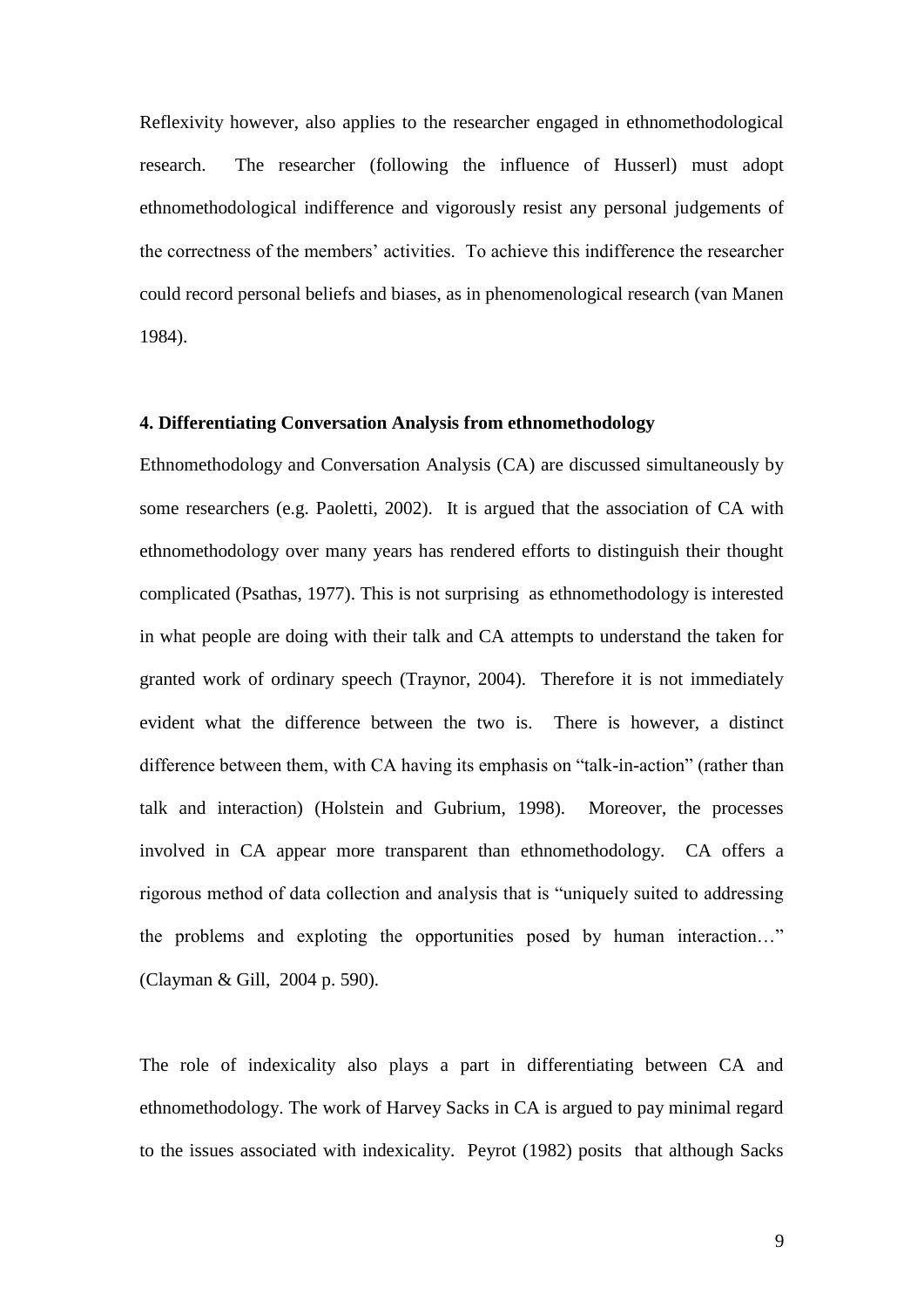does not make explicit reference to the concept of indexicality, he does infer to it. Sacks is also accused of limiting his analysis to transcripts of language and abandoning the aspects which constitute the context in which indexical language is produced, and by which it is understood (Attewell, 1974). Nevertheless, Potter (1996) clarifies that indexicality in CA relates to attention to how utterances relate to the conversational sequences to which they belong. Perhaps the relationship between CA and ethnomethodology is best understood if CA is thought as a development of ethnomethodology which followed from the insights regarding the indexical and reflexive nature of action and were subsequently applied to conversational interaction (Potter, 1996).

#### **5. Issues with ethnomethodological research**

Ethnomethodology, in common with other constructivist approaches, has often been criticised for overemphasising "subjective" matter. In keeping with the constructivist paradigm, the researcher adopting ethnomethodology needs to gain access to the study settings and achieve a purposive sample (Appleton and King, 2002). Ethnomethodologists approach social reality as ethnologists as in the real world an objective observer distorts reality and therefore hinders knowing it (Smith, 1991).

When conducting field research ethnomethodologists are compelled to borrow methods from ethnography (Coulon, 1995). Garfinkel rejected Husserl's philosophical and introspective method of analysis and replaced it with a commitment to naturalistic observation grounded in a great familiarity with and, ideally, a bona fide competent in the discipline under enquiry (Maynard and Clayman, 1991).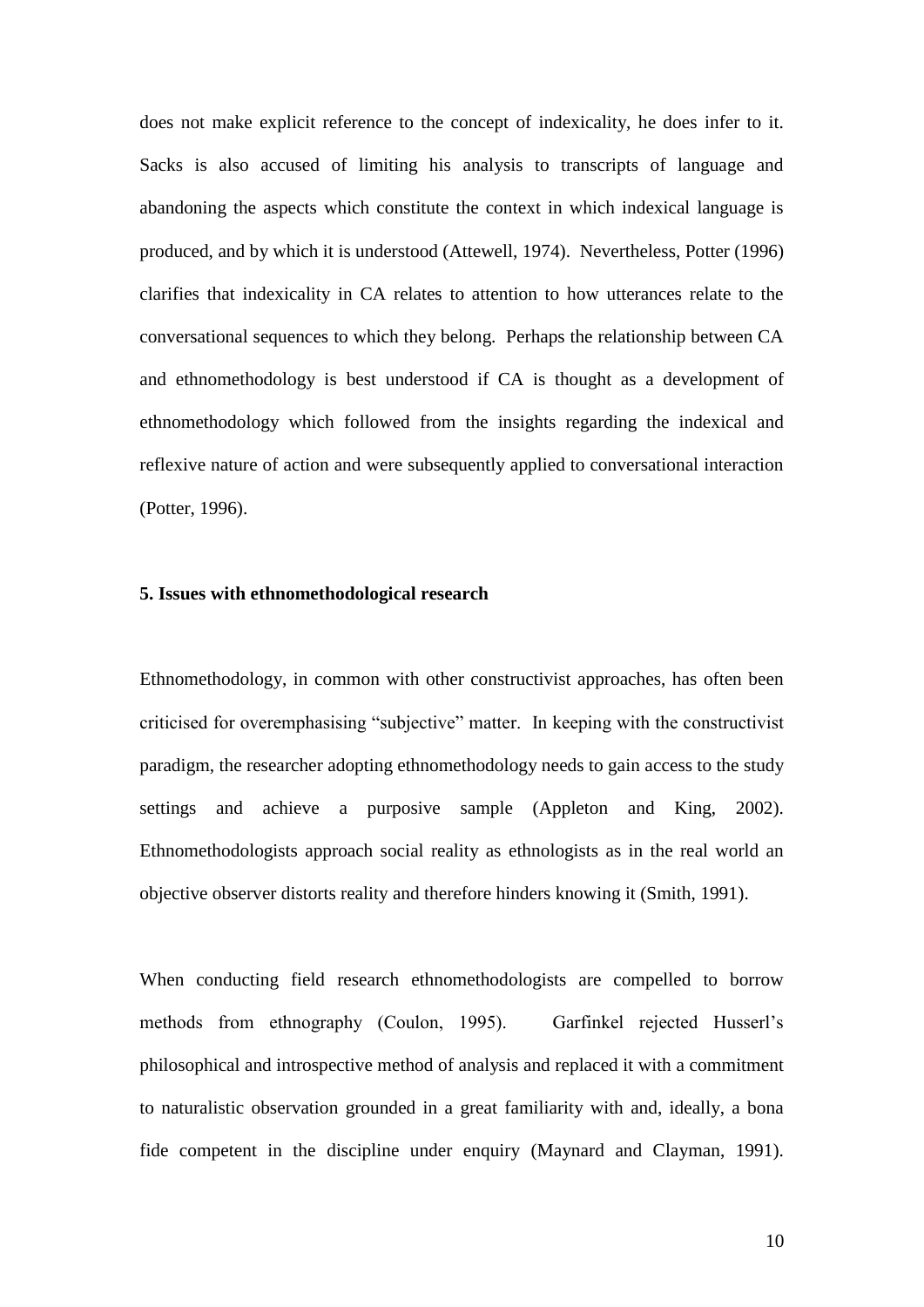Garfinkel refers to what he terms "unique adequacy", where the ethnomethodologist learns to be a competent practitioner of whatever social phenomena they are studying (Rawls, 1999). This point has particular relevance to a nurse researcher who would have already achieved unique adequacy by nature of being a nurse.

The aim of ethnomethodologists is to "…shake up the taken-for-grantedness of the lifeworld…and in this way to spotlight the background expectations, the implicit rules" (Alvesson & Skoldberg, 2002, p. 41). There is no mandatory set of data collection methods to achieve this aim, so long as it is adequate to the particular phenomena being studied (Lynch, 1996). However, interviewing plays a central role in data collection in ethnomethodological research.

Ethnomethodologists consider the interview to be a social encounter in which knowledge is constructed. This view suggests that the interview is not considered as a "…pipeline for transmitting knowledge", but a site of, and occasion for , producing reportable knowledge itself (Holstein & Gubrium, 2003, p.68). This view is taken even further in CA which offers some interesting insights on interviewing for nurse researchers. In keeping with a post-modern view of interviewing, CA argues not to take the "how" of interviewing for granted, and has its goal as showing how interview responses are produced in the interaction between interviewer and interviewee, without reflecting how meaning is produced or the conditions that shape the meaning-making process (Holstein & Gubrium, 2003) Ethnomethodologists consider therefore that the process of "meaning production" in interviewing to be as important as the meaning that is produced (Holstein & Gubrium, 2003, p. 69).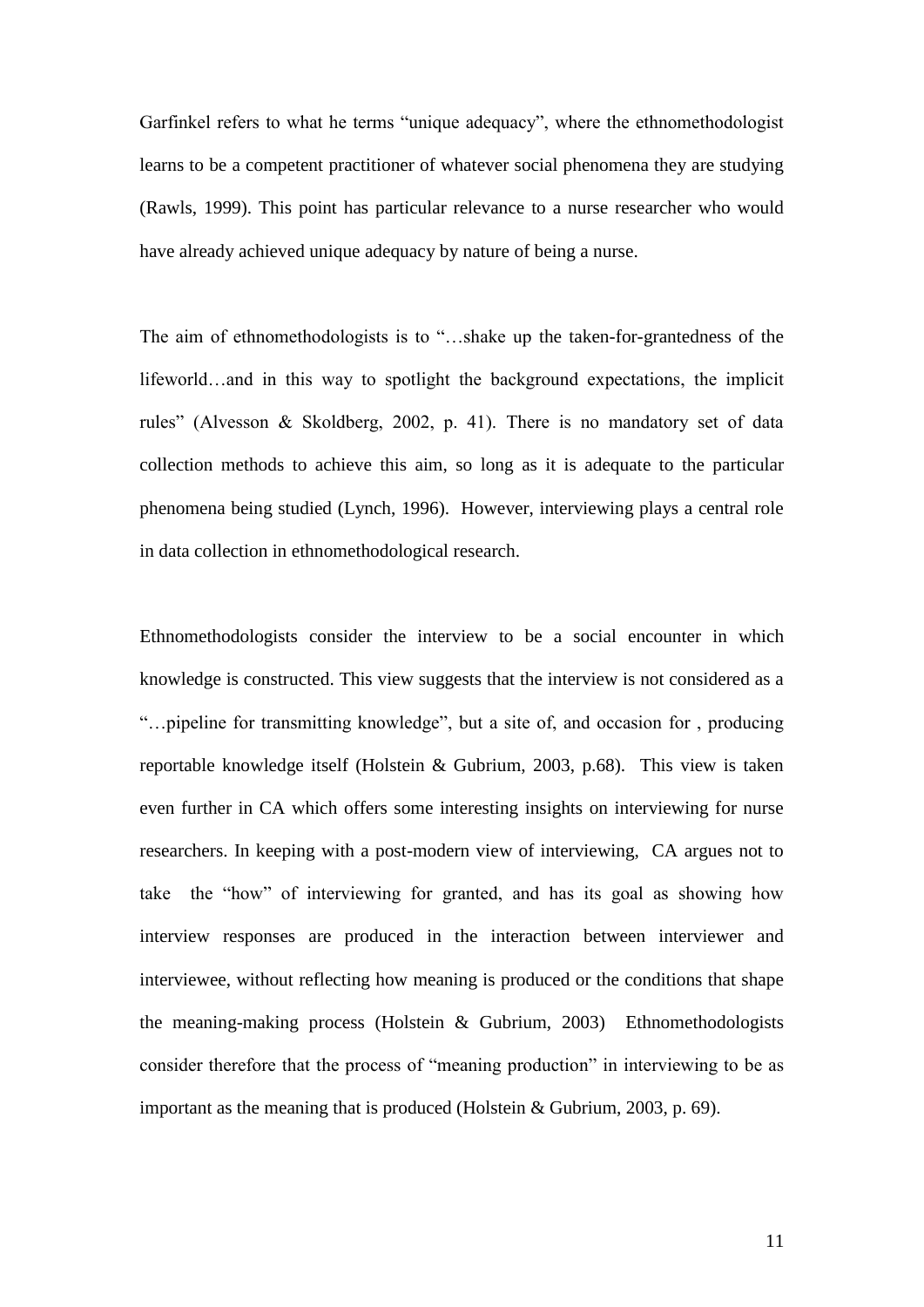#### **6**. **Ethnomethodology and nursing research**

Porter (1997) argues that ethnomethodology is an approach that is both practically useful for nurses and also philosophically compatible in its assertion of the importance of the subjective experience. It is also argued that the strength of ethnomethodology lies in its capacity to uncover the interpersonal actions and reactions in which individuals continually engage in but because they are everyday are rarely reflected on (Porter, 1998). The view of Kozart (2002) on psychotherapy and ethnomethodology is also of relevance to nursing. He asserts that ethnomethodology reminds us that typical social interaction is an achievement, and he argues that the therapeutic alliance constitutes a specific example of a much more universal social phenomenon that is vital to the maintenance of everyday social order (Kozart, 2002).

Ethnomethodology can provide useful insights on nursing. Bowers (1992a) demonstrated the limitations on power and control exerted by community psychiatric nurses on visits to patients' homes (as opposed to patients visiting the clinic). Wakefield (1998) also illustrates the strength of ethnomethodological insights in uncovering taken-for-granted aspects of ward life; for instance, by highlighting that the screening of beds by the employment of curtains serves as a signal to alert patients and inform them that a private, intimate or unpleasant procedure was about to occur. However, it could be argued that such a finding is hardly new or novel. Such a viewpoint is also raised by Alvesson and Skoldberg (2000) who argue that that our actions are managed to a large degree by conventions that are established in the first place "…to smooth the path of social intercourse" (p.41), and: "To study these things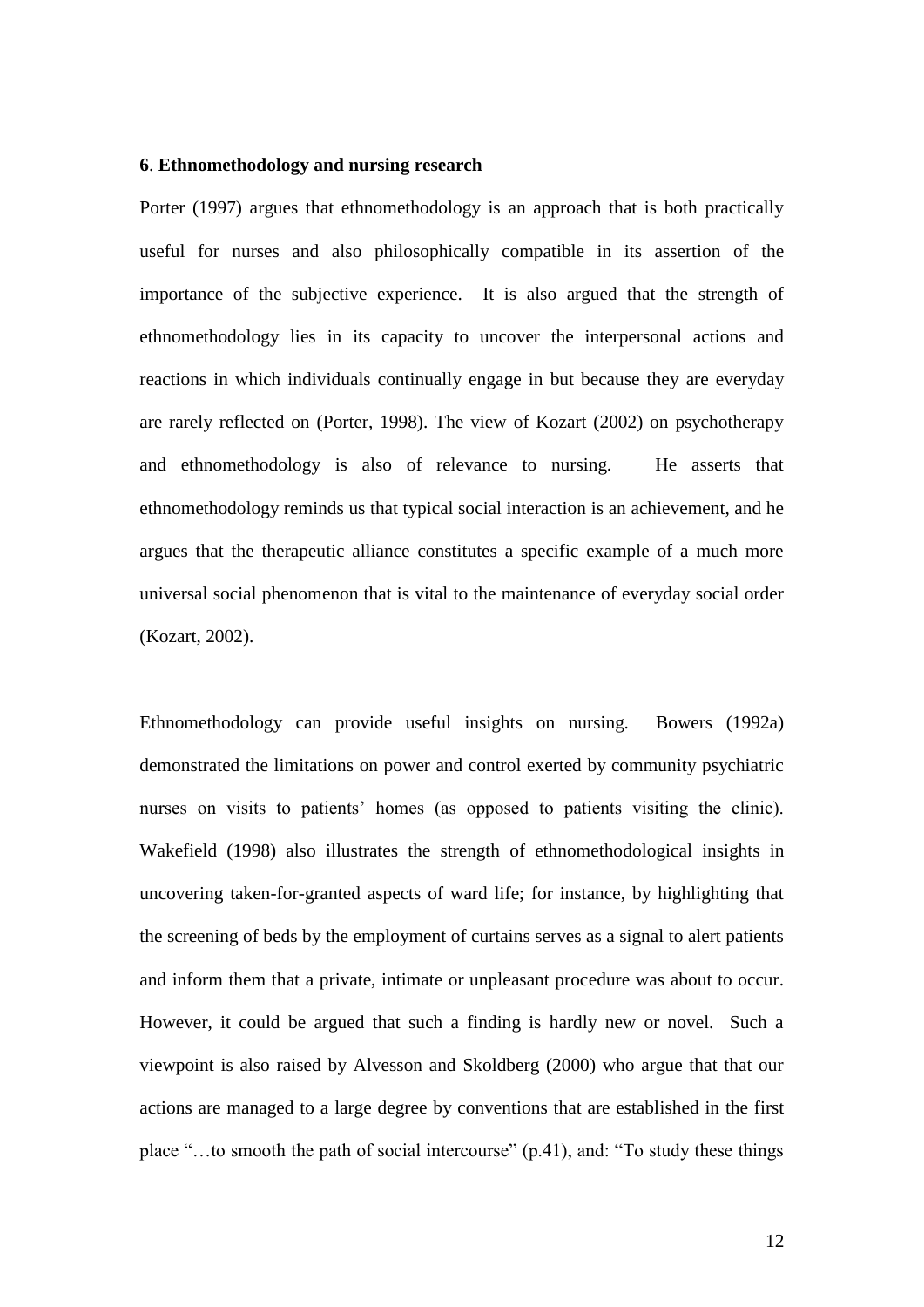in descriptive terms, as ethonomethodologists do, appears strangely pointless" (Alvesson & Skoldberg, 2000, p. 41). However, Wakefield (2001) argues that when patients and staff attempt to appraise the clinical domain, they attempt to make visible "unseen" (e.g. what's going on behind the curtains) aspects of nursing, to empower themselves to make sense of their world in the ward. Therefore, nurses should reflect on their routine taken-for-granted practice in an attempt to recognise their impact on both patients and fellow practitioners (Wakefield, 2001).

May et al (2001) conducted a study of institutional interaction guided by an ethnomethodological framework and combined conversation analysis. The principle argument of this study was that the relationship between informal carers and health care workers in hospital wards is formed and renewed within their everyday, orderly, language-based interaction. This study reveals that the accomplishment of gate keeping is largely a collaborative undertaking by both health care workers and informal carers. For instance, informal carers treated "gatekeeper" as a legitimate identity of health care workers. This was achieved by cautiously soliciting the help of health care workers to access other health care workers and thus avoiding undermining health care workers gate keeping behaviours (May et al, 2001). Moreover, the subtleties of exchanges and power in nurses' interactions with health care consumers can also be revealed by the use of CA. For instance, Baggens (2001) showed that conversations between child health centre nurses and parents were strikingly dominated by the nurse.

The relevance therefore of CA to nursing practice is evident. This relevance also applies to the process of doing research as highlighted by Mischler (1986), who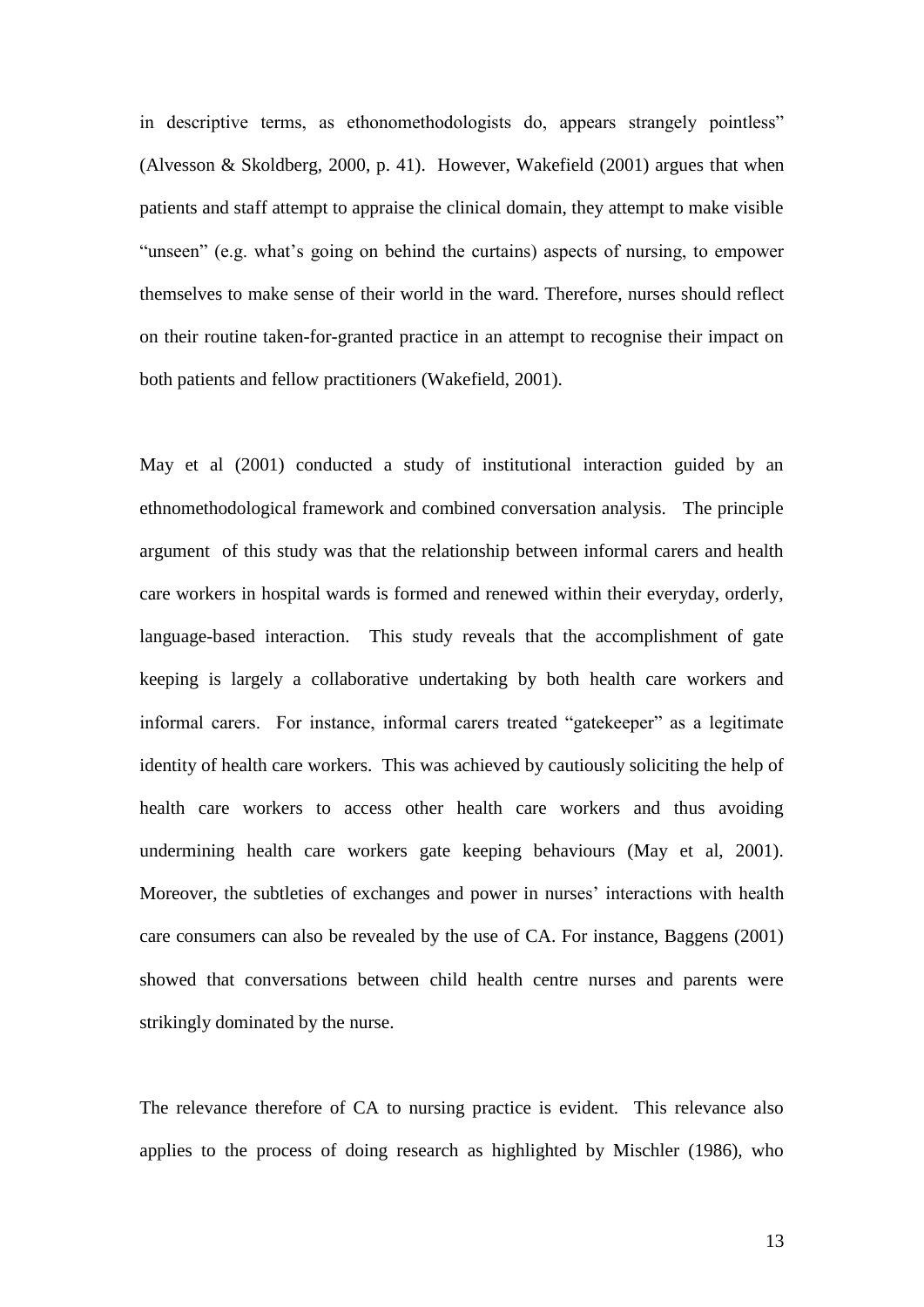drawing on CA insights views the interview as a discourse between speakers, and highlights how the interviewer and respondent mutually monitor each other's conversational exchanges. For instance, he notes that the interviewer's reply of a simple response like "Hm, hm" can relay to the interviewee that they are giving the appropriate response for the interview purpose. This interplay of interviewer and interviewee is displayed by Jarrett and Payne (1995). They examine studies on nurses' communication with patients and highlight the attention paid to the nurses' contribution to the conversation without equal attention being paid to the patients'. Such a view also highlights the need to pay due attention to reflexivity in any study employing interviewing.

However, viewing how meaning is produced in interviews to be as important as the meaning produced, is problematic. Holstein and Gubrium (2003) warn that such an approach to interviewing tends to sacrifice the *whats* of lived experience and "…displaces the significant *whats* – the meanings- that serve as the relevant grounds for asking and answering questions" (p.69). This has implications for nurse researchers who are more concerned with the lived experience than the *how* of interview social processes. Nevertheless, assessment in nursing practice is dominated by ongoing conversational interviewing with patients, therefore insights of the *how of*  communication has much relevance. For instance, a study examining nurse-patient interactions in cancer where the interviews were transcribed employing what the authors describe as "modified conventions of conversation analysis" (Jarrett & Payne, 2000, p.82), reveals very insightful details of nurse-patient communication. The study revealed that patients, relatives and nurses often engaged in conversations that were hopeful and optimistic in nature, and displayed how patients and relatives played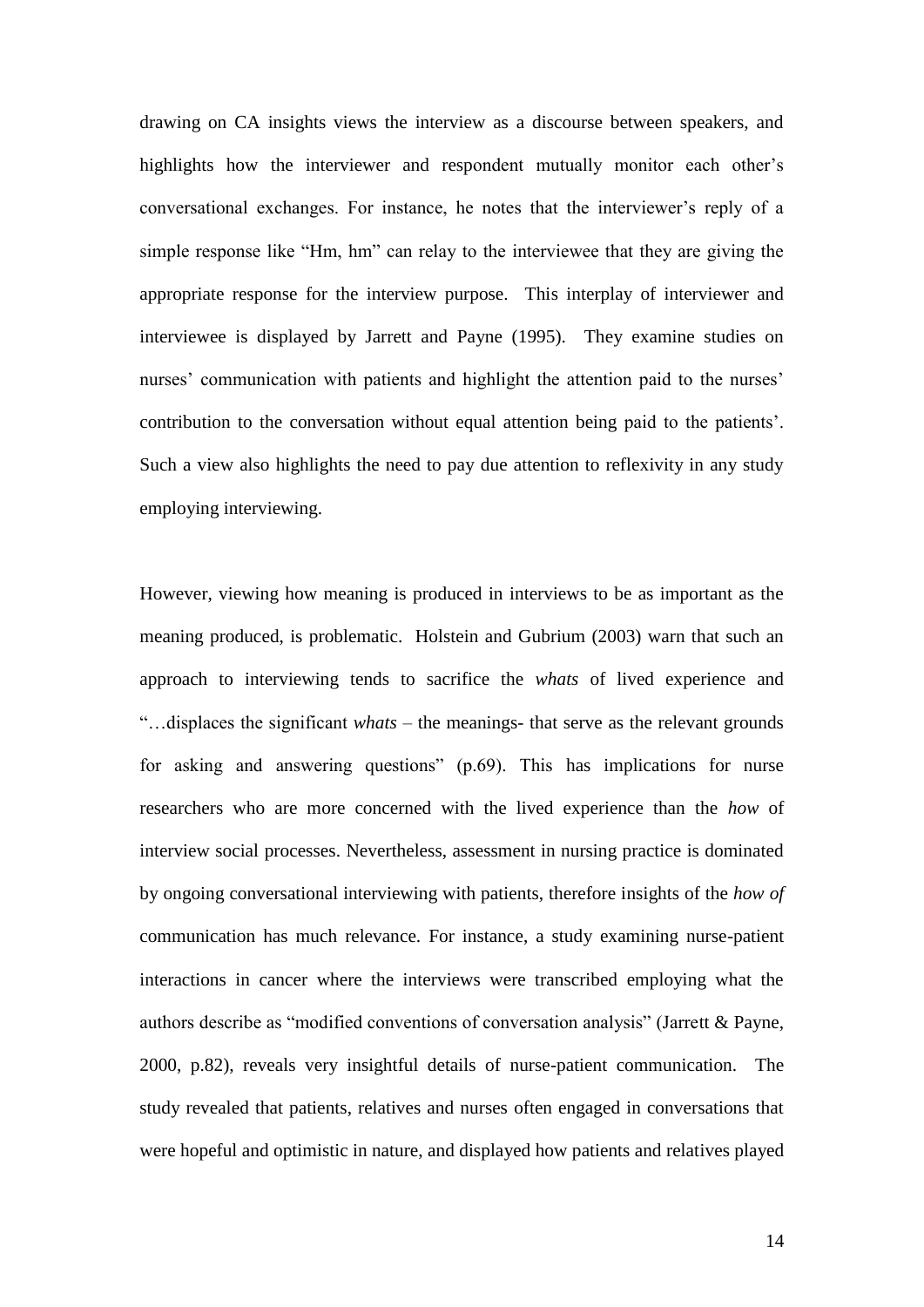active roles in creating the cheerful and positive ward atmosphere. Similarly, Hunt (1981), utilising CA found that the opening conversations between symptom control nurses, terminally ill patients and their relatives in the home were dominated by general social chatting before the "nursing talk" began. Such findings are very useful for nurses as they illustrate how meaning created is a shared project to meet the needs of those interacting.

The findings of Adams (2001) are also of interest to this discussion. Adams, in a study of the conversational and discursive processes that occur between community psychiatric nurses (CPNs) and relatives of chronically confused people found that CPNs used conversational devices to elicit further information about the chronically confused person and their informal carer and subsequently achieved their professional aim. CA utilised in this study revealed how the conversational structure of the CPNs interviewing technique facilitated access to the "private and hidden features of family life that are usually inaccessible to outsiders" (Adams, 2001, p. 102).

The conversational interview is advocated as more client-focused and less interpersonally controlling that the traditional provider question-client answer format, and has the potential to produce an accurate shared understanding of the client's heath status (Brown, 1995). Similarly, in a CA study of health visitor/client interactions with the use of structured needs assessment tools, Cowley et al (2004) report that the assessment process was structured so that the health visitor controlled the interactions with resulting limited opportunity for the client to participate in identifying or determining their needs. This finding supports the view that the conversational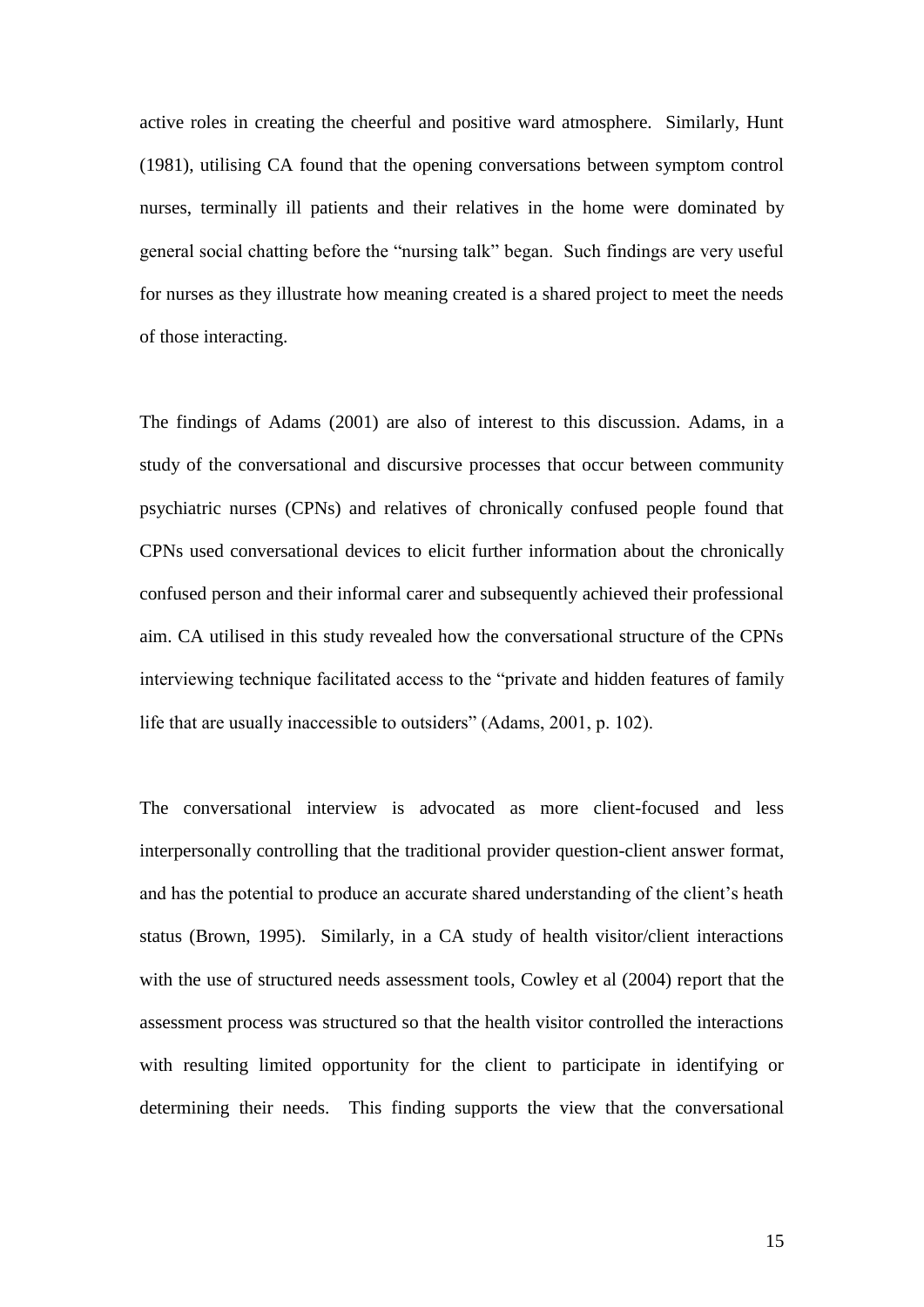interview produces an accurate shared understanding of the client's health needs (Brown, 1995).

Other nurse researchers have also utilised ethnomethodolgical insights in their work. Mason (1997) examined the use of seclusion in psychiatric nursing practice utilising what he described as "an ethnomethological approach". This adoption of an ethnomethodological approach is curious. This could be because of the emergence of several newly developing variations of the approach, and also approaches turning to classic sociological themes, for instance the work of Max Weber and Durkheim (Holstein and Gubrium, 1998). Moreover, Shelton (2004) studied the experiences of detained young offenders needing mental health care utilising an ethnographic approach and ethnomethodological analysis. This "method slurring" is evidence of the hybrid nature of ethnomethodology. Ethnomethodology crosses over into other similar methodologies so utilising 'pure' ethnomethodological research is difficult. This "crossing over" is also evident in the work of Edwards and Tichen (2003) who utilise the phenomenological sociology of Schutz to illuminate the patient's process of evaluation. Similar to the ethnomethodological indifference of ethnomethodology, they focus on the utilisation of bracketing or epoche, as it applies in phenomenology.

### **8. Conclusion**

Bowers (1992b) proposed that ethnomethodology presented great potential for nursing research. This prediction however, has not been realised. It could be argued that because much of the knowledge utilised in nursing is personal and aesthetic (Carper, 1978), and 'everyday' nursing practice is complex and often taken-forgranted (McLeod, 1993), ethnomethodology is suitable as a methodology to uncover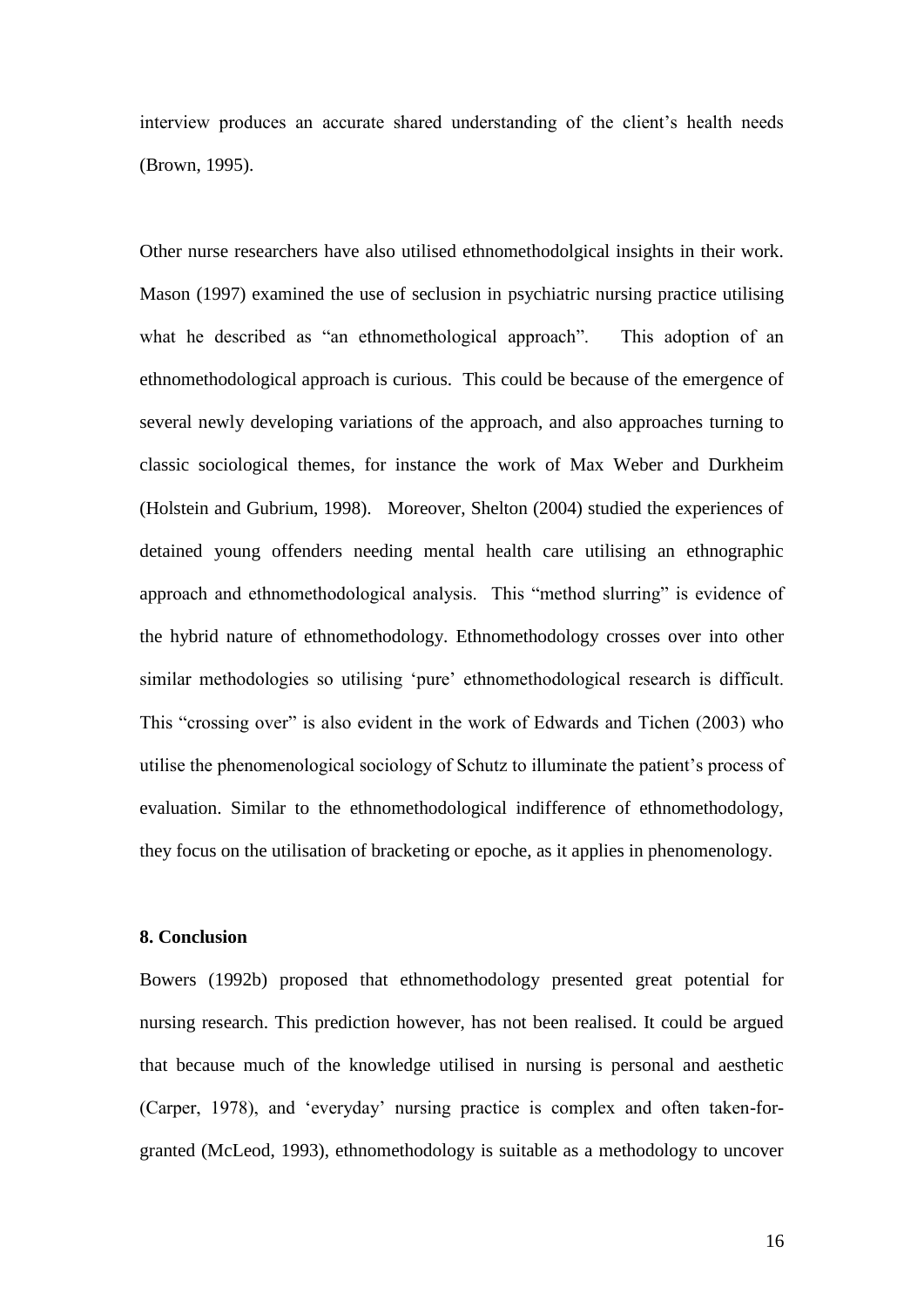the everyday, taken-for-granted aspects of nursing. However, this usefulness of ethnomethodology to knowledge development in nursing is not readily evident.

It is probably fair to conclude that CA in particular, holds promise for knowledge development in nursing, as it offers a window to view the shared creation of meaning in nurse-patient interactions. This is clearly illustrated in the study by Cowley et al (2004) discussed earlier, where their CA methodology exposed that structured assessment tools impeded the relationship-building process between the health visitor and client. Such findings offer a useful insight to the nurse-patient relationship, which is viewed by many as central to nursing.

The insights of Jarrett and Payne (1995) is also of relevance. They highlight that some nursing research which has focused only the nurse's role in communication does not provide insight into the role of patients in the communication exchange; insight that CA can illuminate.

However, despite the strengths of CA as a methodology useful for knowledge development in nursing, it is not commonly adopted. A possible reason for the reluctance of qualitative nurse researchers to embrace it could be the perception of difficulty of transcription notation required for CA. The classification systems used can seem strange at first exposure, and non-CA researchers may consider the level of detail in a CA transcript unnecessary. For instance, the symbol of "(0.1)" indicates silences, pauses, and gaps within and between speech, and timed in tenths of a second. Moreover, it is recommended that the researchers do at least some of their transcriptions rather then delegating this task to research assistants as the transcription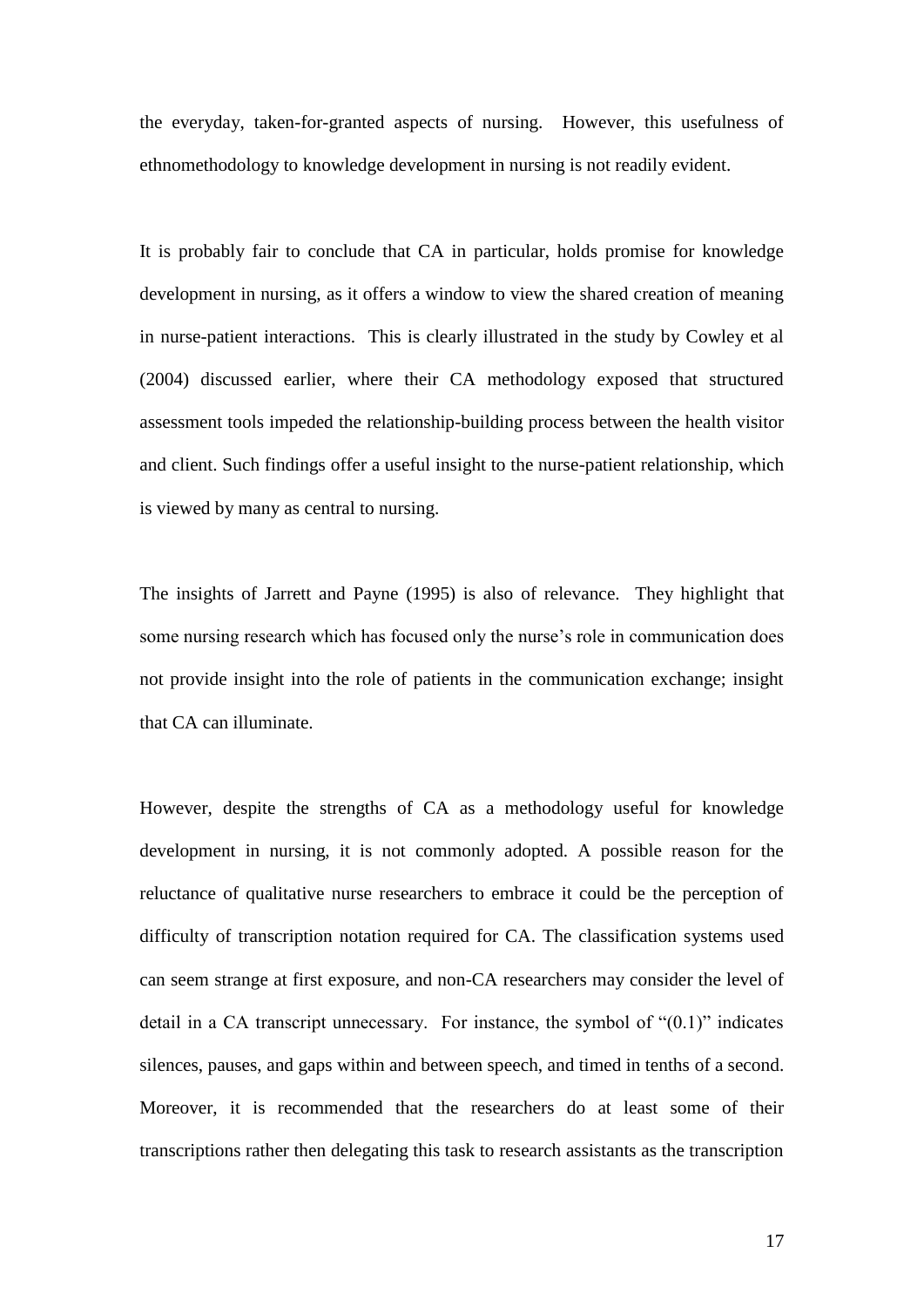process itself is part of the analytical process (Clayman & Gill, 2004). However, modification to the CA approach may be more acceptable for nurse researchers. For instance, Cowley et al (2004) did not employ detailed transcriptions notations, as their primary study aim was to understand health visiting practice rather then the organising features of conversations. Moreover, another obstacle may be participants' discomfort of having their interactions scrutinised so closely. Cowley et al (2004) appear to offer some solution to this. Some autonomy for the health visitors in their study was achieved by agreeing that they record interactions with clients of their own choice.

Nevertheless, Alvesson and Skoldberg (2000) are vocal in their criticisms of CA, and argue that the use of CA is "…a short-sighted and detail-ridden focus on the actor level….entangled in trivialities…" (p.43). They further add that: "The rigour of this procedure combined with its far from amazing results, invites comparisons with Horace's mountain that gave birth to a mouse" (p. 44). They conclude that it is no surprise therefore that CA has been characterised by empiricist canon. This is an odd and even excessive criticism when one considers that ethnomethodology was borne out a need to break away from empiricism. Conversation Analysis clearly holds much potential for the generation of nursing knowledge, especially in its exposure of the *how* of interplay in nurse-patient communication, where so much remains to be discovered.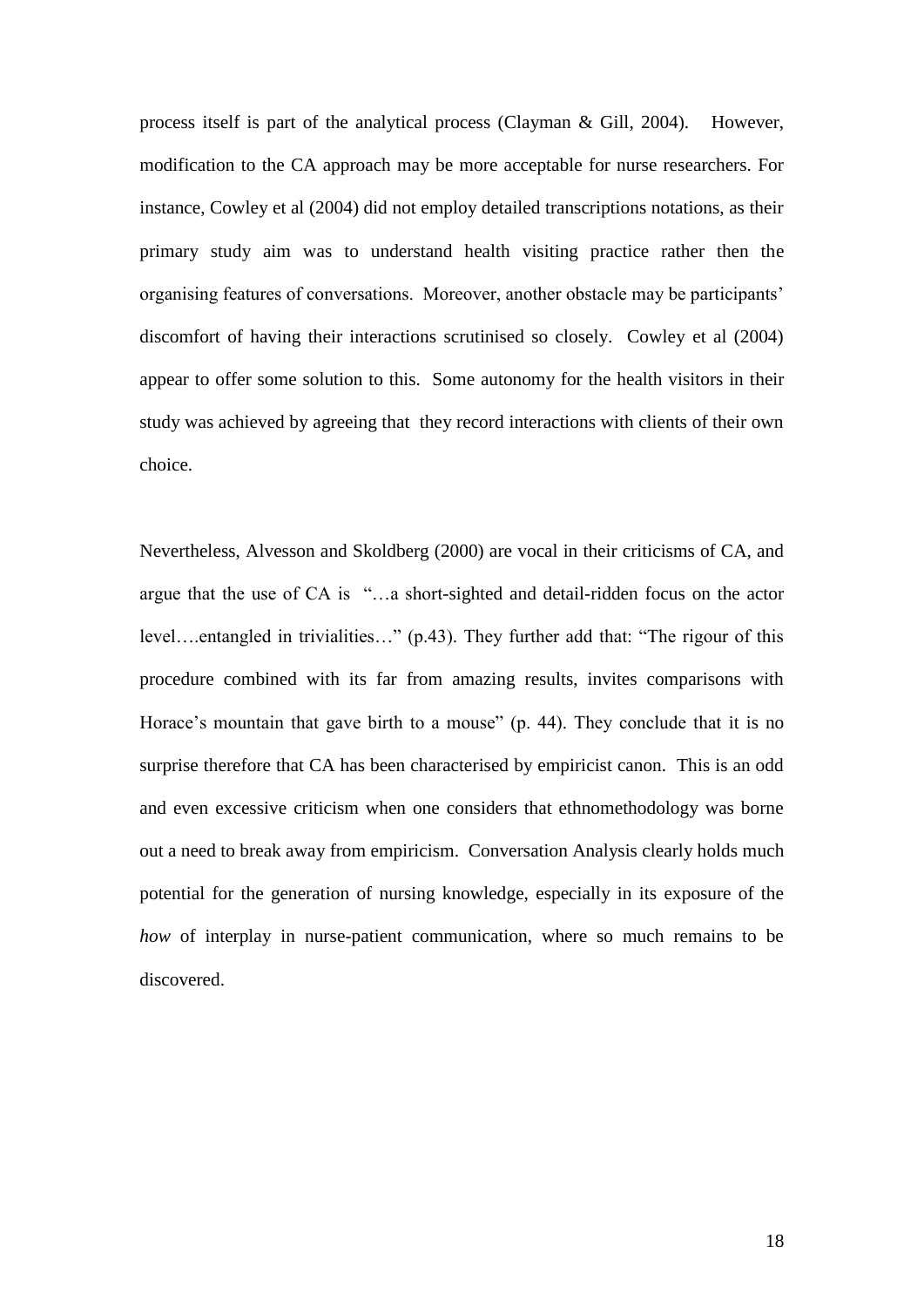### **References**

Adams, T., 2001. The conversational and discursive construction of community psychiatric nursing for chronically confused people and their families. Nursing Inquiry 8, 98-107

Appleton, A. & King, L., 2002. Journeying the philosophical contemplation of constructivism to the methodological pragmatics of health service research. Journal of Advanced Nursing 40, 641-648.

Alvesson, M, Skoldberg, K., 2000. Reflexive Methodology. New Vistas for Qualitative Research. Sage Publications, London.

Attewell, P., 1974. Ethnomethodolgy since Garfinkel. Theory and Society1, 179- 210.

Baggens, C., 2001 What they talk about: conversations between child health centre nurses and parents. Journal of Advanced Nursing 36, 659-667.

Bailyn, S., 2002 Who makes the rules? Using Wittgenstein in Social Theory. Journal of the Theory of Social Behaviour 23, 311-329.

Bowers, L., 1992a. Ethnomethodology 11: A study of the community psychiatric nurse in the patient's home. International Journal of Nursing Studies 29, 69-79.

Bowers, L., 1992b. Ethnomethodology 1: an approach to nursing research. International Journal of Nursing Studies 29, 59-67.

Brown, S., 1995. An interviewing style for nursing assessment. Journal of Advanced Nursing 21, 340-343

Carper, B., 1978. Fundamental patterns of knowing in nursing. Advances in Nursing Science 1, 13-23.

Cicourel, A., 1968. The Social Organisation of Juvenile Justice. John Wiley & Sons, Inc.New York.

Clayman, S., Gill V., 2004. Conversation analysis, in Hardy, M. & Bryman, A. (Eds) Handbook of data analysis. Sage, London, pp. 589-606.

Coulon A., 1995. Ethnomethodology. Qualitative research methods series 36, Sage Publications, Thousand Oaks.

Cowley, S., Mitsheson, J., Houston, A., 2004. Structuring health needs assessments: the medicalisation of health visiting. Sociology of Health & Illness 26, 503-526.

Cuff, E.C., Payne, G.C. (Editors). (with Francis, D.W., Hustler, D.E. & Sharrock, W.W.) 1984. Perspectives in sociology. (2<sup>nd</sup> edition). George Allen & Unwin, London.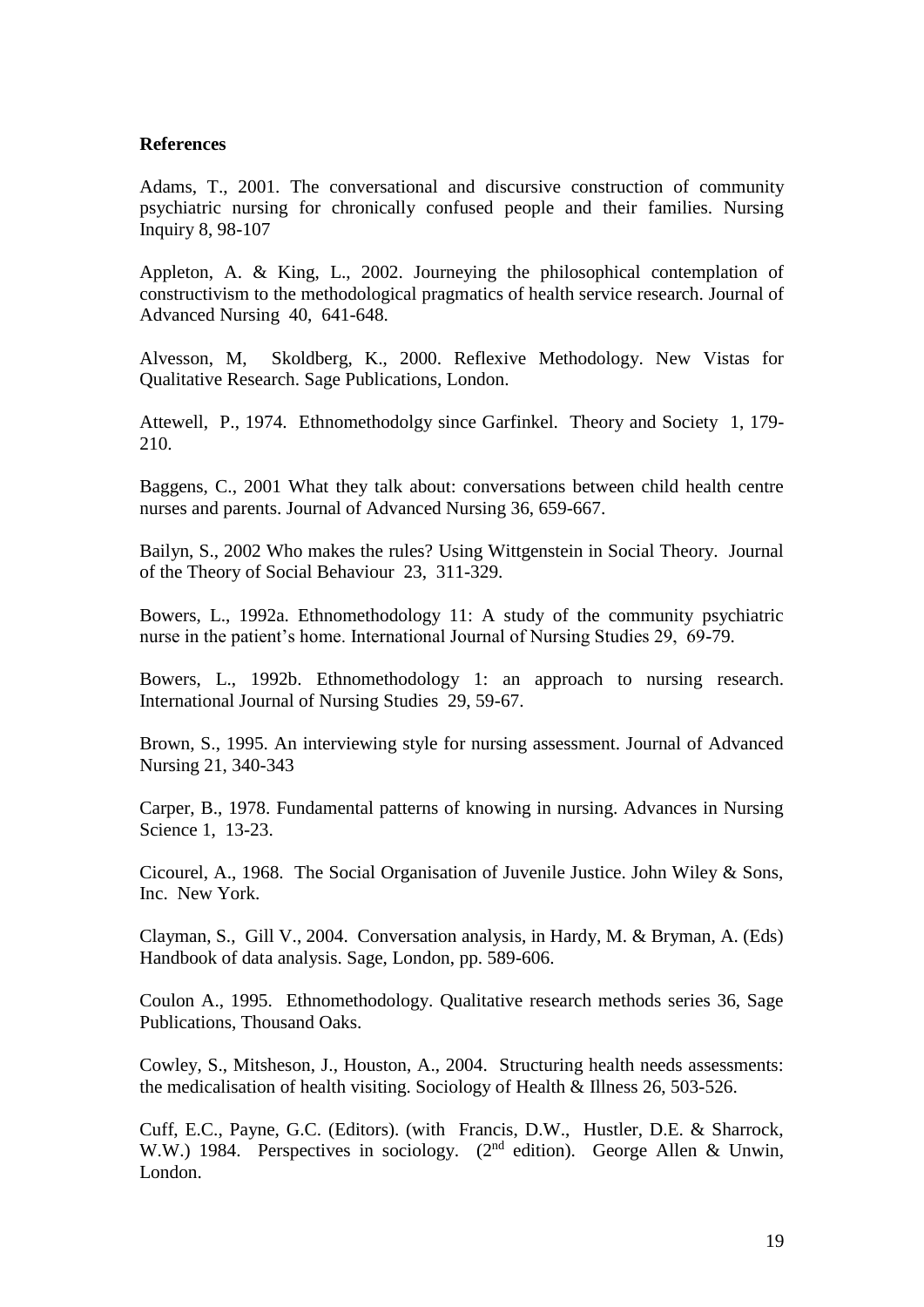Edwards, C., Tichen, A., 2003. Research into patient's perspectives: relevance and usefulness of phenomenological sociology. Journal of Advanced Nursing 44, 450- 460.

Garfinkel, H., Sacks, H., 1970. On the formal structures of practical actions, in McKinney JC, Tiryakian EA (Eds) Theoretical Sociology*.* Appleton-Century-Crofts, New York, pp. 338-366.

Gidlow, B., 1972. Ethnomethodology- a new name for old practices. British Journal of Sociology 5, 395-405.

Goldthorpe, J., 1973. A revolution in Sociology? Sociology 7, 449-462.

Gubrium, J., Holstein, J.A. 2000. Analyzing interpretive practice, in Denzin, N. & Lincoln, Y. (Eds) Handbook of qualitative research  $(2<sup>nd</sup>$  edition). Thousand Oaks: Sage, pp. 87-508.

Heap, J.L., Roth, P.A., 1973. On phenomenological sociology. American Sociological Review 38, 354-387.

Heritage, J., 1984. Garfinkel and Ethnomethodology. Polity Press, Cambridge.

Holstein, J., Gubrium, J., 1998. Phenomenology, ethnomethodology, and interpretive practice, in Denzin, N. & Lincoln, Y. (Eds) Strategies of Qualitative Inquiry. Sage Publications, Thousand Oaks, pp. 137-157.

Holstein, J., Gubrium, J., 2003. Active Interviewing. In Gubrium, J. & Holstein, J. (Eds) Postmodern Interviewing. Sage Publications, Thousand Oaks, pp. 67-80.

Hunt, M., 1991. Being friendly and informal reflected in nurses', terminally ill patients' and relatives conversations at home. Journal of Advanced Nursing 16, 929- 938

Jarrett, N., Payne, S., 1995. A selective review of the literature on nurse-patient communication: has the patient's contribution been neglected? Journal of Advanced Nursing 22, 72-78

Jarrett, N., Payne, S., 2000. Creating and maintaining 'optimism' in cancer care communication. International Journal of Nursing Studies 37, 81-90.

Kozart, M..F., 2002. Understanding efficacy in psychotherapy: an ethnomethodological perspective on the therapeutic alliance. American Journal of Orthopsychiatry 72, 217-231.

Kushner, K., Morrow, R., 2003. Grounded theory, feminist theory, critical theory: Toward theoretical triangulation. Advances in Nursing Science 26, 30-43.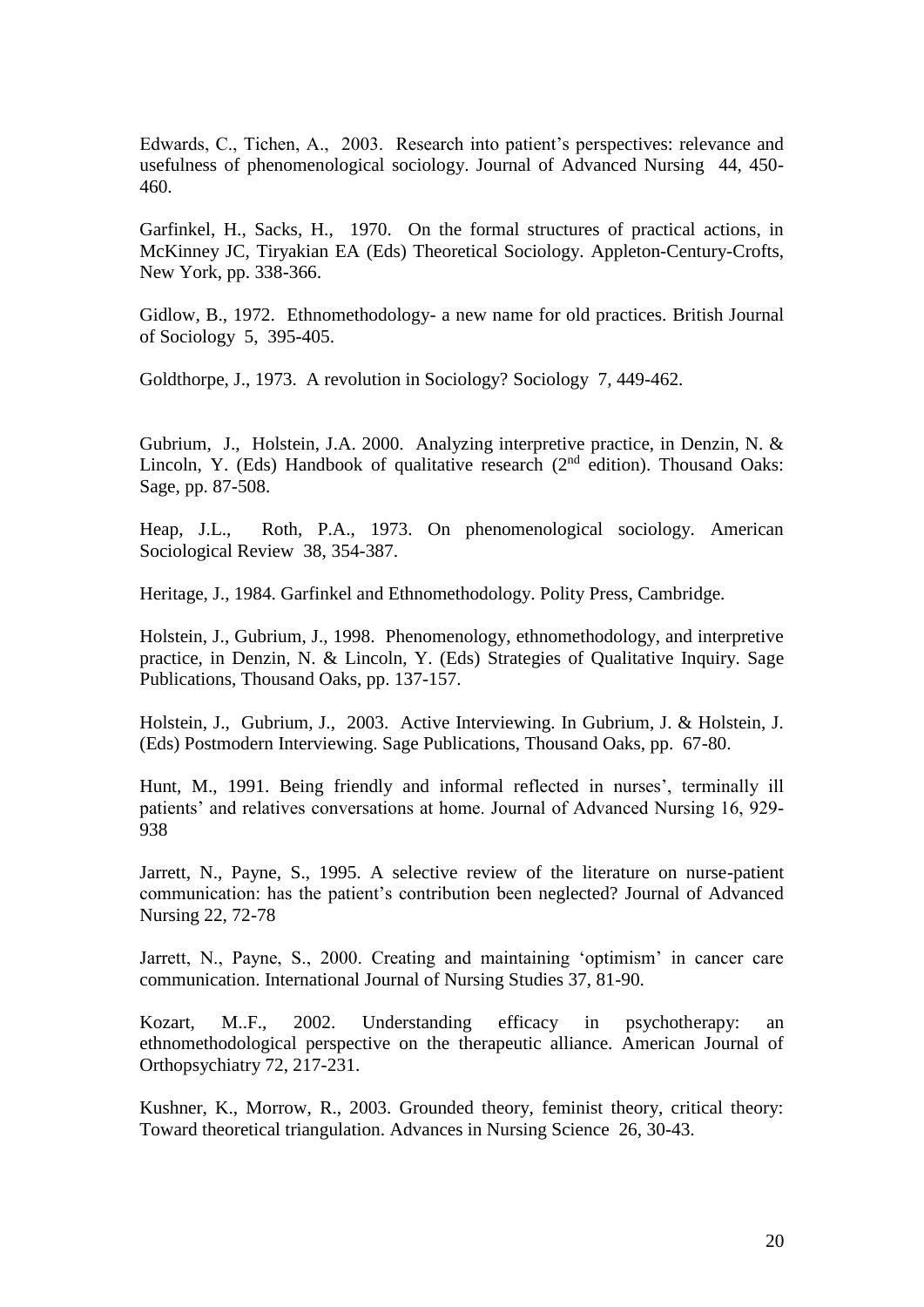Letherby, G., 2002. Claims and disclaimers: Knowledge, reflexivity and representation in feminist research. Sociological Research Online 6.

Lynch, M., 1996. Ethnomethodology, in Kuper, A. & Kuper, J. (eds) The Social Science Encyclopaedia (2<sup>nd</sup> edition) Routledge, London, pp. 266-267.

Lynch, M., Sharrock, W., 2003. Editors' Introduction, in Lynch M, Sharrock W. (Eds) Harold Garfinkel, Sage masters of modern social thought, Volume 1, Sage Publications, London, V1-XLV1.

May, J., Ellis-Hill, C., Payne, S., 2001. Gatekeeping and legitimization: how informal carers' relationship with health care workers is revealed in their everyday interactions. Journal of Advanced Nursing 36, 364-375.

Maynard, D., Clayman, S. 1991. The diversity of ethnomethodology. Annual Review of Sociology 17, 385-418.

Mason, T., 1997. An ethnomethodological analysis of the use of seclusion. Journal of Advanced Nursing 26, 780-789.

McLeod, M., 1993. It's the little things that count: the hidden complexity of everyday nursing practice. Journal of Clinical Nursing 3, 361-368.

Mennell, S., 1975. Ethnomethodology and the new Methodenstreit, Acta Sociologica 18, 287-302.

Mishler, E., 1986. Research Interviewing: Context and Narrative. Harvard University Press, Cambridge, M.A.

Natanson, M., 1962. Literature, Philosophy and the Social Sciences*.* Martinus Nijhoff, The Hague,

Nathanson, M., 1970. Phenomenology and typification: as study in the philosophy of Alfred Schutz. Social Research37**,** 1-22.

Paoletti, I., 2002. Caring for older people: a gendered practice. Discourse and Society. 13, 805-817.

Peyrot, M., 1982. Understanding ethnomethodology: a remedy for some common misconceptions. Human Studies. 5, 261-283.

Pierson, C.A., 1999. Ethnomethodologic Analysis of Accounts of Feeding Demented Residents in Long-Term Care. The journal of nursing scholarship 31, 127-131.

Porter, S., 1997. Why should nurses bother with sociology? In Cleary, A. & Treacy, M. (Eds) The sociology of health and illness in Ireland, University College Dublin press, Dublin, pp. 15-29.

Porter, S., 1998. Social theory and nursing practice*.* Palgrave., Hampshire.